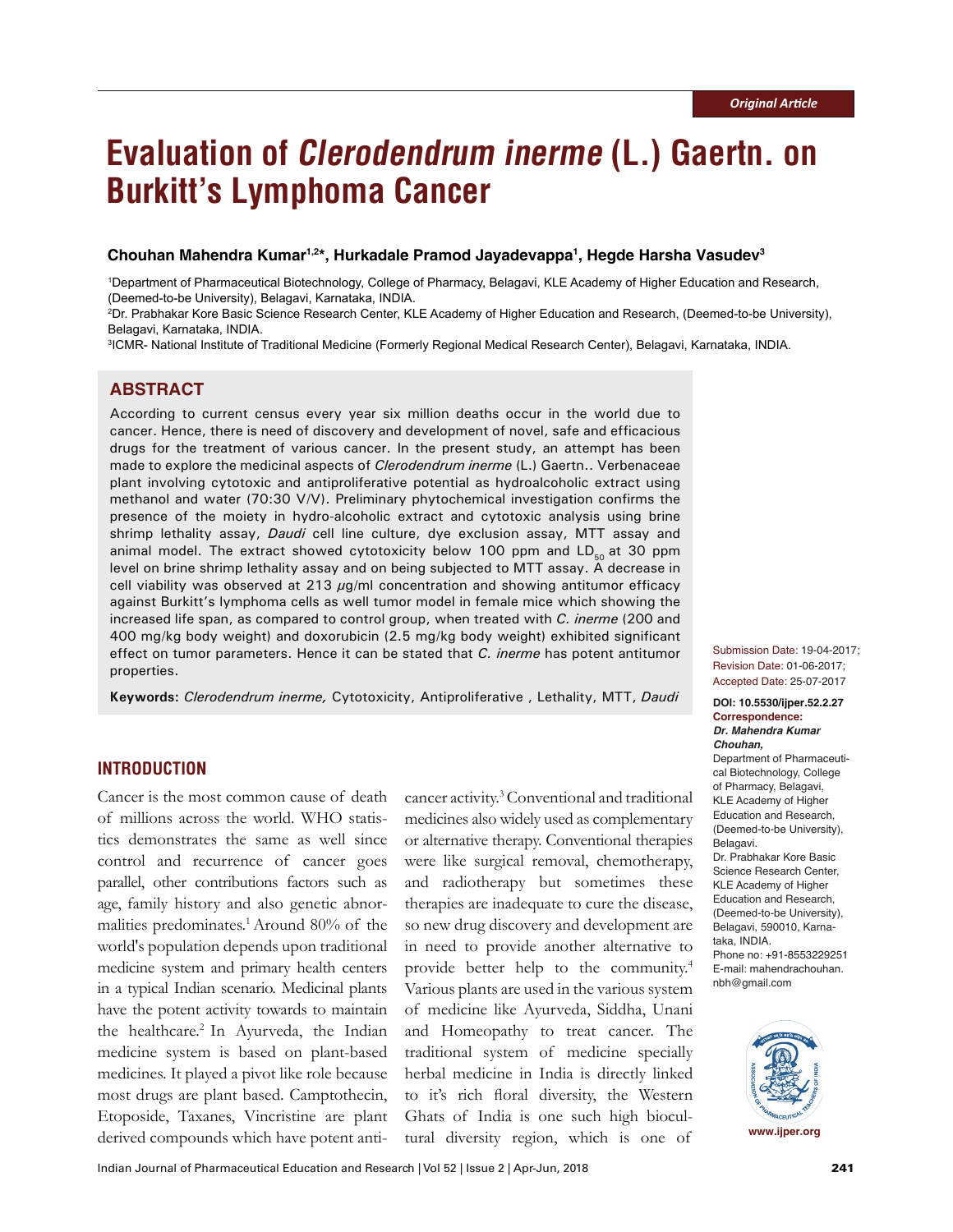the global biodiversity hotspots. Medicine in contemporary India is a fascinating blend of a traditional system with conventional one and often been used for various historical, cultural and ecological and socioeconomically reasons. Even through the rate of medicinal plant utility is even increasing very little, is known about its, use patterns. It is very important to document, analyze and evaluate their knowledge not only for their cultural reasons but also for their commercial value, as ethnomedicinal uses of plants are one of the most essential critical used by the pharmaceutical industry in finding the new therapeutic agents.<sup>5</sup> *Clerodendrum inerme* plant belongs to family Verbenaceae, and plants belong to this family plants have various useful ethnomedicinal properties.<sup>6</sup> This plant is used as an ethnomedicine to treat cough, scrofulous infection, buboes problem, venereal infection, skin diseases, vermifuge and in beriberi.7 *Clerodendrum inerme* plant containing some important phytoconstituents viz. Pentadecanoic acid –β- D- glicoside, Stigmasterol, 4α-methyl-24β-ethyl-5α-cholesta-14, 25-dien-3β-ol, 24β-ethylcholesta-5, 9(11), 22-trien-3β-ol, Betulinic acid.8,9 These constituents have potential effects towards cancer cure.10 Dalton's ascitic lymphoma (DAL) is a very progressive cancer, which increases the lymphatic cells in the peritoneal cavity. However no proper systematic study was been evaluated for the lymphatic cancer activity using Burkitt's lymphoma (DAL) cells and in animal experimentation, comparison was made between effect of plant extract and standard drug doxorubicin on tumor parameters using Swiss mice. The present study is based on the ethnomedicinal claim of various species of *Clerodendrum* used in traditional system of medicine by various tribes. Hence the scientific validation of these claims with various evaluation parameters for anticancer potential has to be explored.

# **MATERIALS AND METHODS**

#### **Collection of Plant Material and Extract Preparation**

Plant material *Clerodendrum inerme* aerial parts were identified and collected from Dandeli-Anshi forest, North Karnataka region in the month of January, and authenticated by comparing with earlier collection by taxonomist Dr. Harsha V. Hegde, Scientist –D Regional Medical Research Centre, (ICMR-RMRC), Belagavi, Karnataka with herbarium specimen no RMRC-1272. Shed dried plant material was crushed and subjected to extraction using maceration process, in methanol and water (70:30 V/V). The solvent was recovered using rotary evaporator (IKA) and the concentrated extract

was dried using hot air oven at 40 ºC. The extract was kept at -20º C until its uses.

### **Phytochemical Investigation**

Phytochemical screening was carried out on crude extract using appropriate procedure to evaluate phytochemical constituents such as carbohydrates, proteins, amino acids, steroids terpenoids, glycosides, flavonoids, alkaloids, tannins, phenolic compounds, fat, oil, and saponins.<sup>11, 12, 13</sup>

### **Brine Shrimp Lethality Bioassay**

The cytotoxic study was carried out by brine shrimp lethality bioassay, using the *Artemia salina*. Cysts were incubated in 1L of sea water for 24 hours, with aeration and light source to provide temperature and to attract nauplii. After hatching, matured nauplii were swimming and gathered near to light source. The plant extract was prepared concentration in triplicates ranging from 10, 20, 30, 40, 50, 60, 70, 80, 90, 100µg/ml or ppm using sea water in 5ml test tubes. 10 nauplii were added into each of the test tubes. Without test, substance served as the control. A drop of dry yeast suspension (3 mg in 5 ml sea water) was added to each test tube as a food for shrimps. This setup was left for 24 hrs incubation under continuous illumination of light source near test tube to provide temperature. After 24 hrs the live and dead nauplii were counted. Extract have shown significant cytotoxic activity (LC  $_{50}$  < 100 ppm). The extract was almost 100% lethal to the brine shrimp at the concentration of 1000  $\mu$ g/ml. and LC  $_{50}$  < 100 ppm was considered significant. Results are expressed as the mean  $\pm$  standard error of the mean (S.E.M.) of three independent experiments. Cytotoxicity (mean % death after 24 h with LC  $_{50}$  values) of the extract was compared with those of the control and is shown.<sup>14</sup>

# **In-Vitro Cytotoxicity Activity- MTT Assay Cell line and cell culture**

The Burkitt's lymphoma (*Daudi)* cells were purchased from NCCS Pune, Maharastra, INDIA. Cells were cultured in RPMI-1640 (SIGMA) medium, supplemented with 10% fetal bovine serum (FBS) (Gibco, Invitrogen, USA) 100 units penicillin-streptomycin (GIBCO, INVITROGEN, USA); gentamycin and amphoterecin (Himedia, India) at pH 7.4, 37ºC and humidified atmosphere of  $95\%$  air and  $5\%$  CO<sub>2</sub> in incubator (NEW BRUNSWICK SCIENTIFIC, GERMANY), Doxorubicin hydrochloride obtained as sample from RPG Life Sciences Limited, Mumbai, India, and cells were grown in 75 semi-square tissue culture flask and used for experiments when in exponential growth phase.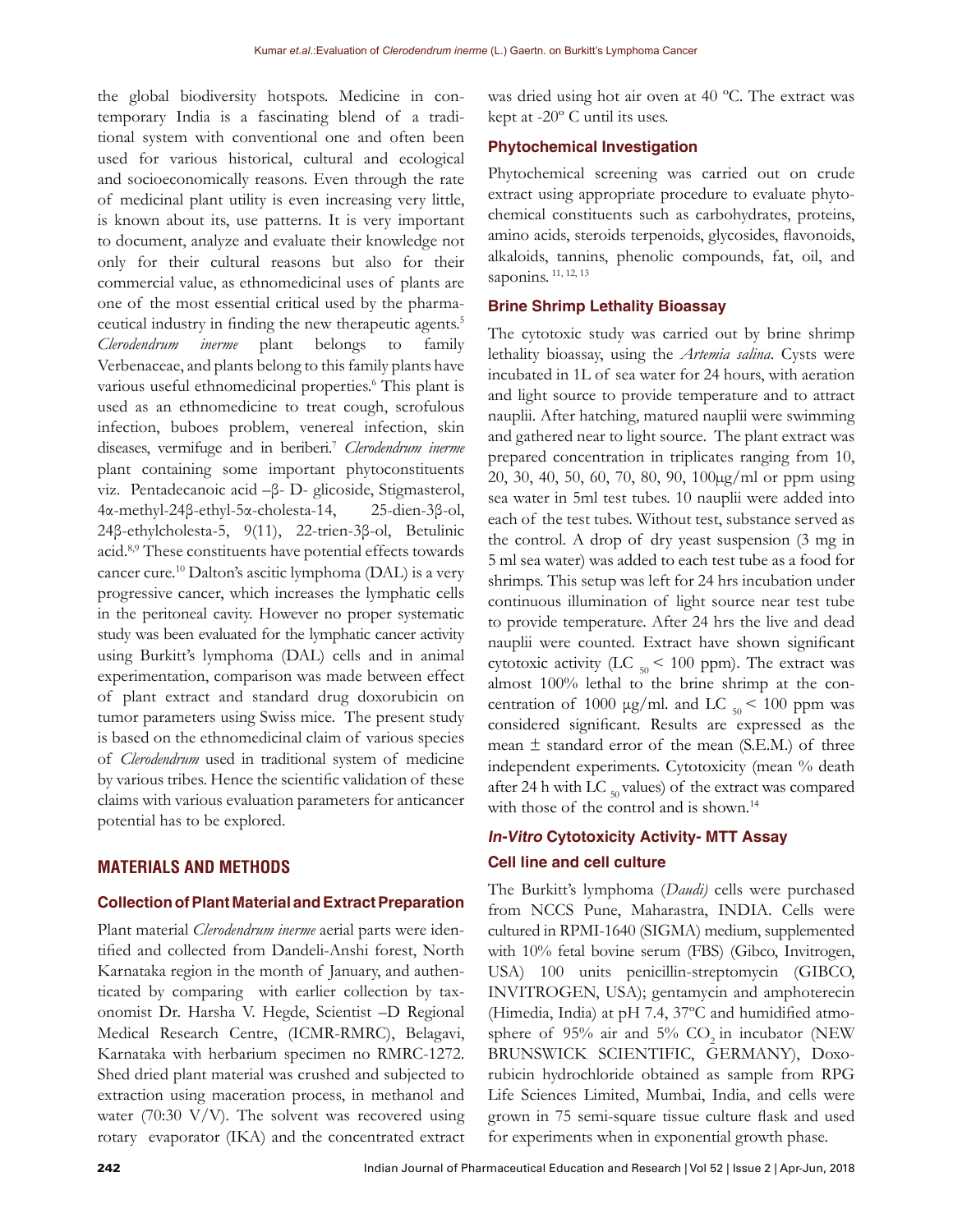#### **Trypan Blue Dye Exclusion Assay**

Burkitt's lymphoma cells *Daudi* were made in the density of 6×103 cells/ml cells in PBS (SIGMA) medium and 10 $\mu$ l of cell suspension was mixed with 10  $\mu$ l of 0.4% trypan blue solution in PBS (SIGMA) for 1min. The cells were counted using Neubauer chamber (Roheam, Germany) examined under an inverted light microscope (LABOMED INC., USA), the dead cells were visible blue in color whereas the live cells did not absorb the dye because of trypan blue dye differentiated the live cells and dead cells. Live cell does not absorb dye inside and in dead cells dye penetrate inside, so this difference easily differentiates the live and dead cells. Distinct cell type and cell viability were asses using Neubauer counting chamber.

#### **MTT Assay**

Hydro-alcoholic extract of *Clerodendrum inerme* on antiproliferative activity was determined by MTT assay, Daudi cells were seeded into flat bottom 96 well plate (Corning, Cell bind, U.S.A.) with lid were seeded with  $6 \times 10^3$  cells per well with 150  $\mu$ l of DMEM growth medium with 10% FBS (Gibco, Invitrogen, USA). The plate was incubated for 24 hrs at  $37^{\circ}$ C under  $5\%$  CO<sub>2</sub> in a humidified atmosphere. After 24 hrs test and standards in 1000, 500, 250, 125, 62.5, 31.25, 15.625 µg/ml concentration were added for 24 hrs in triplicates, after incubation at 37°C under  $5\%$  CO<sub>2</sub>, 20 $\mu$ l of 5 mg/ml MTT at pH 7.4 was added in per well, and kept in dark for another 4 hrs towards color reaction development. An equal volume 100 µl of DMSO (SIGMA-ALDRICH) was added to stop the reaction and to solubilize the purple-blue crystals. The absorbance was measured at 630 nm using Elisa plate reader (Lisa 300, Germany).<sup>15</sup>

% cell viability  $=\frac{\text{Absorbane of test}}{1.1 \times 100} \times 100$ Absorbance of negative control  $=\frac{10,00,00}{100,000}$   $\times$ 

#### **Change in Cellular Morphology**

Daudi cells  $6 \times 10^3$ were seeded in 24 well plate and kept for incubation for 24 hrs at 37 °C,  $5\%$  Co<sub>2</sub>. Cells were treated with  $IC_{50}$  of extract for 24 hrs. Cells were observed for cellular morphology changes using an inverted microscope (Labomad, USA) at 40×.

### **In-Vivo Antitumor Activity**

For the animal experiment animals were procured from the central animal facility from the institute, female Swiss albino mice  $30\pm 2$  g were selected for the study to enhance sensitivity than male used, and housed under standard laboratory condition 25ºC±2ºC temperature

RH 50%-60% and 12 hr natural light and dark condition, animals were free to access to standard pellet diet and water *ad libitum.* All animals were acclimatized for two weeks before the experiment. For acute oral toxicity and dose determination OECD guideline 423 was followed Animals were divided into five groups and each group contains six animals.<sup>16, 17</sup> Group I was a normal group, group II was a positive control group, group III was received doxorubicin (2.5 mg/kg body weight) and IV & V were received low and a high dose of *Clerodendrum inerme* (200 and 400 mg/kg body weight) respectively. Animal experiment protocol was performed by Institutional Animal Ethical Committee (IAEC) K.L.E. University's College of Pharmacy Belagavi, India. The Burkitt's lymphoma cell suspension (0.2 ml of 2×20<sup>5</sup> cells/ml) was injected intraperitoneally into respected groups of animals. Treatment was given after 24 hrs of tumor inoculation to animal groups. Group III received (Doxorubicin 2.5 mg/kg body weight) IV & V were received *Clerodendrum inerme* plant extract in low dose and high dose (200 and 400 mg/kg body weight). With prior calculations of dose as per body weight extract treatment were daily orally administered and doxorubicin once in 4 days for 4 dose treatment by intraperitoneal route. After experiment animals were sacrificed by  $\mathrm{CO}_2$  asphyxia and tumor parameters body weight, tumor volume, tumor weight, and hematological parameters were observed after 15 days. Body weights of all groups of mice were measured before the experiment and after the 15 days of treatment. Sacrificed the animal by  $\mathrm{CO}_2$  asphyxia ascitic fluid was collected into falcon tubes (Corning, USA) to measure the tumor volume and weight. Blood parameters like total blood count RBC, WBC, Haemoglobin count by using brightfield microscopy method to calculate, the number of RBC and WBC count in blood per liter Neubauer chamber (Haemocytometer) was used.

#### **STATISTICAL ANALYSIS**

Data were expressed as mean  $\pm$  Standard Deviation, transform data and non-linear regression analysis, one-way ANOVA followed by Tukey-Kramer multiple comparison tests using GraphPad Prism® version 5.01, GraphPad Software, San Diego, California, USA. *P<*0.05 was considered as statistically significant

#### **RESULTS AND DISCUSSION**

#### **Phytochemical Screening**

Phytochemical screening of hydroalcoholic extract of *C. inerme* aerial part showed the presence of carbo-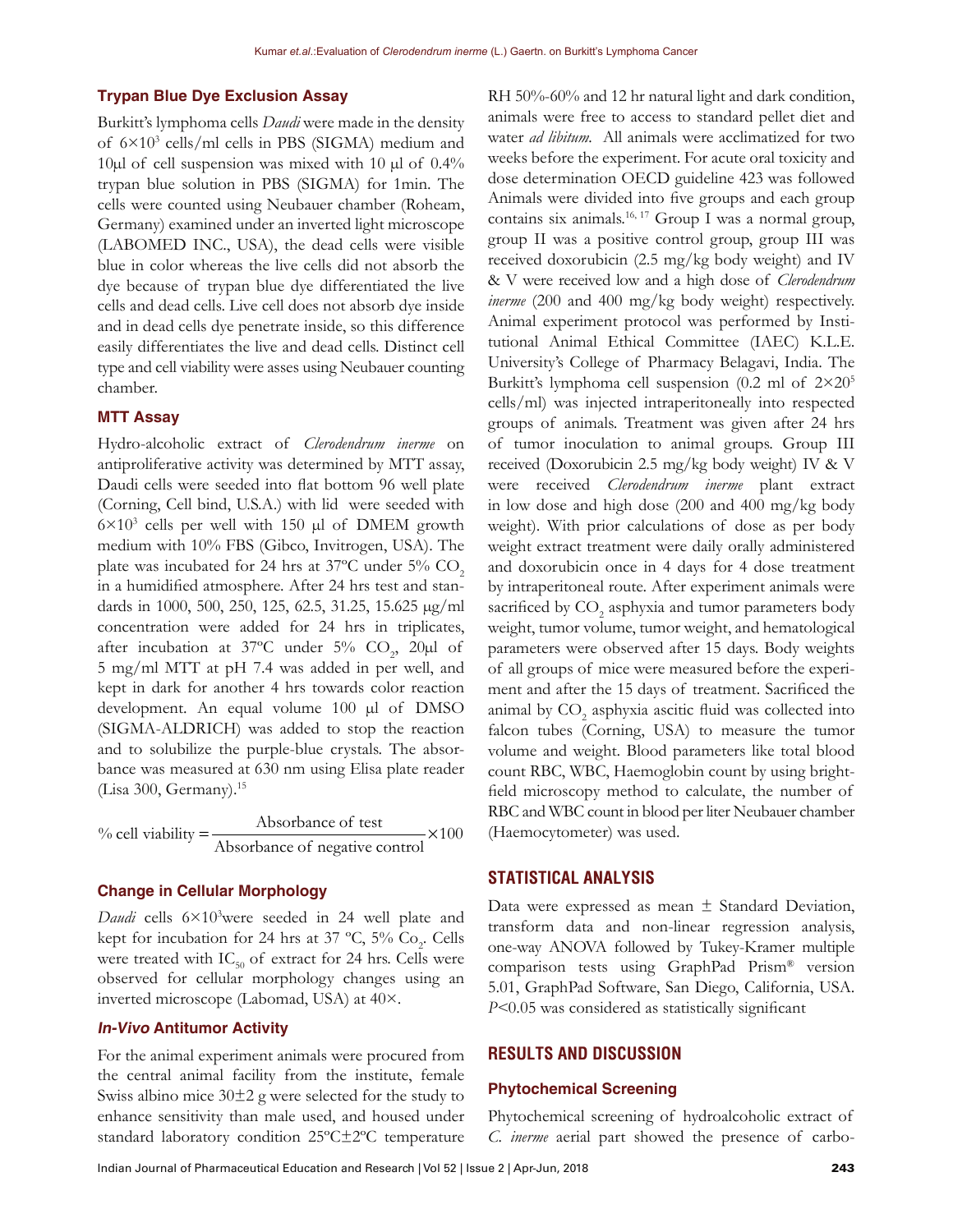| Table 1 : The presence of phytoconstituent was<br>representing using the symbol "+" and the absence<br>was shown using the symbol "-". |                                |                    |
|----------------------------------------------------------------------------------------------------------------------------------------|--------------------------------|--------------------|
| S.No.                                                                                                                                  | <b>Test</b>                    | <b>Observation</b> |
| 1.                                                                                                                                     | Carbohydrate                   | $\ddot{}$          |
| 2.                                                                                                                                     | Proteins                       | $\ddot{}$          |
| 3.                                                                                                                                     | Amino acids                    | $\ddot{}$          |
| 4.                                                                                                                                     | <b>Steroids</b>                | $\ddot{}$          |
| 5.                                                                                                                                     | Triterpenoids                  | $\ddot{}$          |
| 6.                                                                                                                                     | Glycosides                     | $\ddot{}$          |
| 7.                                                                                                                                     | Flavonoids                     | $\ddot{}$          |
| 8.                                                                                                                                     | Alkaloids                      | $\ddot{}$          |
| 9.                                                                                                                                     | Tannins and Phenolic compounds | $\ddot{}$          |
| 10.                                                                                                                                    | Fat and Oil                    |                    |
| 11.                                                                                                                                    | Saponins                       |                    |

hydrate, protein, amino acid, steroids, triterpenoids, glycosides, flavonoids, alkaloids, tannins, phenolic compounds, and saponins. (Table 1)

# **Brine Shrimp Lethality Bioassay**

Extract have shown significant cytotoxic activity (LC  $_{50}$  < 100 ppm). The extract was almost 100% lethal to the brine shrimp at the concentration of 1000 μg/ml. and LC  $_{50}$  < 100 ppm was considered significant. Results are expressed as the mean  $\pm$  standard deviation (S.D.) of three independent experiments. Cytotoxicity (mean % death after 24 h with LC  $_{50}$  values) of the extract was compared with those of the control and is shown LC  $_{50}$  $30 \pm 0$  ppm was found.

### **MTT Assay**

The percent cell viability of the hydroalcoholic extract of *Clerodendrum inerme* and doxorubicin were observed 213.2µg/ml and 62.36 µg/ml which was the concentration that causes the significant decrease in proliferation by 50% ie.  $IC_{50}$  of each one showed in Figure 1. The optimal cell number were seeded for the study and was found to be promising results, in order to evaluate the dose-dependent effect against Burkitt's lymphoma (*Daudi*) cells showed.

#### **Change in Cellular Morphology**

Cellular morphology changes of treated and untreated Burkitt's lymphoma cells, Figure 2 were observed under inverted microscope at  $40\times$  after treatment with IC<sub>50</sub> if plant extract for 24 hrs Figure 2 (a) represents normal morphology of control untreated cells and treated cells whether lost their normal morphology Figure 2 (b) & (c), due to cell death most of them were floating and rounded in the medium.



**Figure 1: Representative graphs of the percentage of cell viability at different concentration (A) treatment with C. inerme, (B) treatment with doxorubicin, data were expressed as mean ± Standard Deviation, transform of data and non-linear regression analysis**



**Figure 2: Representative images of cellular morphology of Burkitt's lymphoma cells (Daudi) (a) normal control cells, (b) treated with doxorubicin for 24 hrs (c) treated with C. inerme IC<sub>50</sub>** concentration for 24 hrs,.

#### **In-Vivo Antitumor Activity**

Both of the concentrations of *Clerodendrum inerme* extract revealed significant  $(P < 0.05)$  inhibition of ascitic tumor when the effect on body weight, tumor volume, tumor weight parameters compared with diseased control group. *Clerodendrum inerme* at low dose 200 mg/kg body weight showed lesser antitumor activity when compared with higher dose 400 mg/kg body weight. Hematological parameters also showing the effect on hemoglobin count of group III, IV and V compared with control group, showing decrease in hemoglobin count. MTT assay is the most important parameter to be evaluated for *in-vitro* anticancer effects. The present investigations provide the importance for biomedical research for safe and efficacious towards cancer. Antitumor activity of *C. inerme* extract at 200, 400 mg/kg body weight treated to burkitt's lymphoma induced female mice and effects revealed significant (P<0.05) tumor inhibition (tumor volume, tumor weight) when compared with disease control group. Figure 3, the percent survival of all groups repre-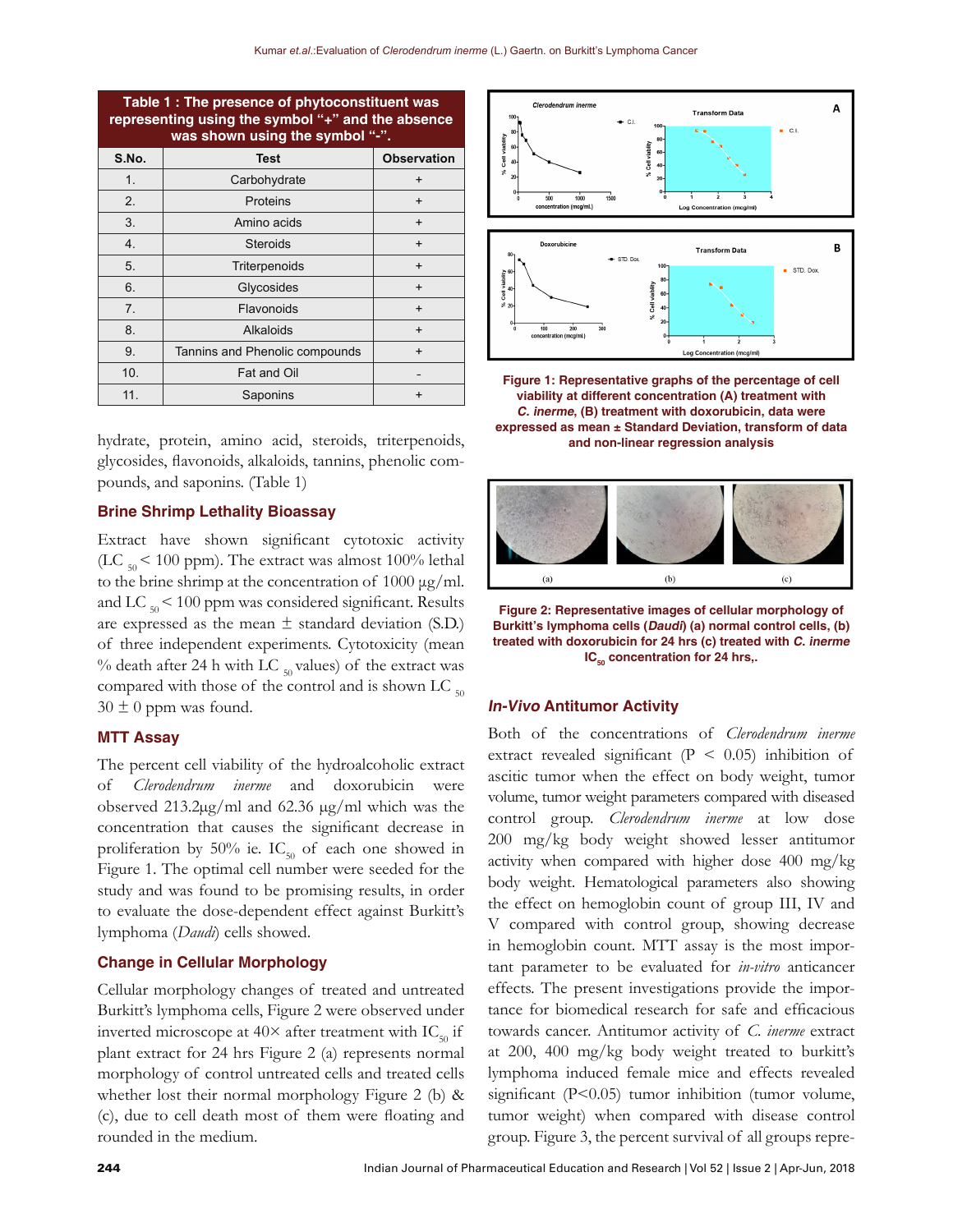

**Figure 3: Therapeutic anticancer effect of C. inerme and doxorubicin; (A) Kaplan-meier survival plot of treatment with C. inerme extract and doxorubicin on different groups represents percent survival of animals after post treatment, (B) and (C) Difference in body weight before and after the treatment, (D) and (E) Tumor volume and tumor weight [I] Normal group [II] Control group [III] mice treated with Doxorubicin 2.5 mg/kg body weight [IV] and [V] mice treated with C. inerme 200 mg/ kg and 400mg/kg body weight. \*\*\*P< 0.001,\*\*P<0.01,\*P<0.05; a: disease control group, b: tumor induced group treated with doxorubicin, each data points represents mean ±standard deviation, (n=6)**

sented by Kaplan-Meier survival plot of treatment with plant extracts and standard drug doxorubicin group. This antitumor effect could be due to presence of antitumor compounds present in the plant extract. Figure 3(A) shows the Kaplan-Meier survival plot of experimental group for the period of 30 days, which revealed that, there was 100% survival of normal group animals and treatment group III, doxorubicin 2.5 mg/kg body weight treated and group IV and group V at *C. inerme* 200, 400 mg/kg body weight treated also revealed increased the percentage survival life span, when compared with disease control group. However poor survival of disease control due to higher mortality of burkitt's lymphoma cancer. The suppression of blood component characterized by decrease in the production of WBC, RBC and Haemoglobin content which responsible for providing immunity and carrying oxygen. This type of condition showed, when infection in the body occurs or anticancer treatment done. In case of anticancer drug treatment like doxorubicin the reduction in the blood components due to toxicity of drug.18 Doxorubicin is the choice of drug in many cancer conditions, but it has severe side effects also. In the present investigation





**Figure 4: Representation of haemoglobin content and blood cell count, A: Haemoglobin content, B: red blood cells, C: white blood cells, mice treated with** *C. inerme* **extract at 200, 400 mg/Kg body weight and doxorubicin (2.5 mg/Kg body weight) \*\*\*P<0.001, \*\*P<0.01, \*P<0.05 ; a: disease control group, b: tumor induced group treated with doxorubicin, each data points represents mean ± standard deviation, (n=6).**

the extract was showing antitumor potential with less toxicity or side effects. Figure 4 represents haemoglobin content, WBC and RBC count, it was found that the significant ( $P < 0.05$ ) decrease in percent haemoglobin count, WBC and RBC count, when doxorubicin group compared with disease control group, and the *C. inerme* extract 200 and 400 mg/kg body weight treated groups showing significant ( $P < 0.05$ ) difference when compared with doxorubicin treated group. However it was observed that, the plant extract treated group showing not significant ( $P < 0.05$ ) decrease blood components when compared with disease control group. In disease control group the higher level of WBC were observed, which could be due to different pathway and different mechanism in animals due to cancer.<sup>19</sup> This study was found that the hydroalcoholic extract of *Clerodendrum inerme* extract has cytotoxic effect which demonstrated by Brine shrimp lethality bioassay and anti-proliferative effect has shown by MTT assay and morphological changes on Burkitt's lymphoma cell line. In the study, doxorubicin was used as standard drug, analyzed results are statistically significant. In conclusion, this study has been supporting the ethnomedicinal value of *Clerodendrum inerme* for the anti-cancer potential, and it can be used for the benefit for the sustainable use of traditional medicinal plants. The mechanism of action is still not cleared that how the active principle of the plant is showing effect. Further studies can be done to evaluate and demonstrate the mechanism pathway of biological anticancer activity of *Clerodendrum inerme* plant. The potent anticancer properties of *Clerodendrum inerme* hydroalcoholic extract showed the presence of antioxidant and anticancer principles. The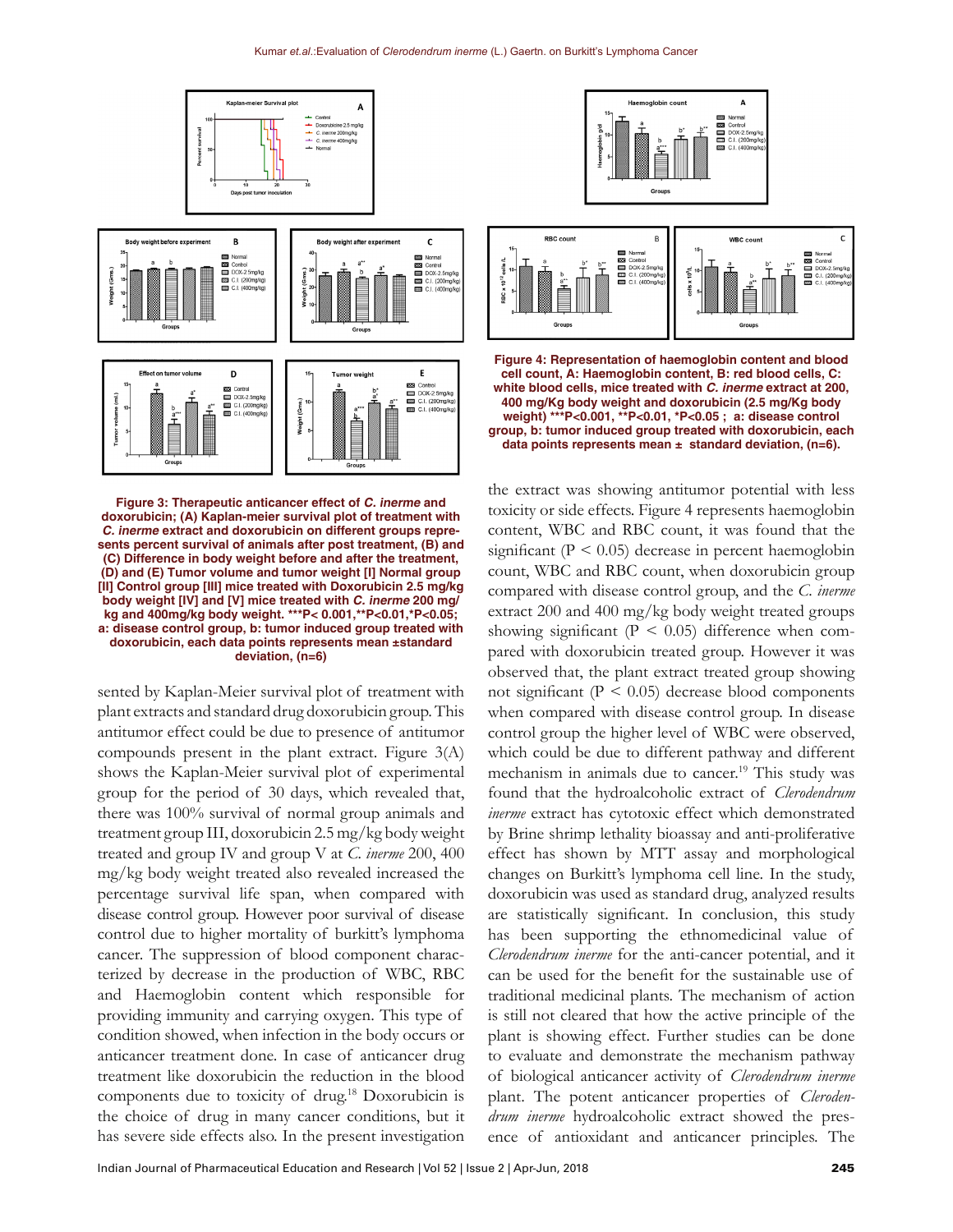results of the study were consistent and support the earlier studies, which further support the anticancer potential of *Clerodendrum inerme* plant. Nowadays phytochemicals derived from plant source are being intensively investigated for cancer. Cell death and apoptosis is the important physiological and pathological condition, which involved in various importance proteinexpression, condensation fragmentation of DNA and shrinkage of cells. As reported in literature the single compound could have more potential anticancer activity, the evaluation of anticancer compound is necessary for the proof of concept. The further scope of this study could be helpful to assess the exact mechanism of action.

#### **CONCLUSION**

The result of anti-proliferative or cytotoxic effect of *Clerodendrum inerme* inhibit the growth of cells and indicated the anticancer potential of plant extract, also showing a toxic effect on brine shrimp lethality assay, MTT assay morphological changes, and Daltons ascitic lymphoma model in Swiss mice. These all parameter showed the anticancer effect of plant extract. This is an indigenous plant and used as folk medicines for years together, this study provides the scientific validation to its traditional claims. Other anticancer activity are also done on this plant using other extracts but without using any standard anticancer drug treatment and this is the loop in research, so there was a need to fill up this gap and this study provides the anticancer effect of extract with the standard anticancer drug.

#### **REFERENCES**

1. World Health Organization. Cancer Fact Sheet N297. World Health Organization. 2014. p. 297.

- 2. World Health Organization (WHO). WHO Traditional Medicine Strategy 2002- 2005. World Health Organisation Geneva. 2002.
- 3. Khazir J, Mir BA, Pilcher L, Riley DL. Role of plants in anticancer drug discovery. Phytochemistry Letters. 2014. p. 173–81.
- 4. Upadhya V, Hegde HV, Bhat S, Kholkute SD. Non-codified traditional medicine practices from Belgaum Region in Southern India: present scenario. J Ethnobiol Ethnomed. 2014;10(1):49.
- 5. Upadhya V, Hegde HV., Bhat S, Hurkadale PJ, Kholkute SD, Hegde GR. Ethnomedicinal plants used to treat bone fracture from North-Central Western Ghats of India. J Ethnopharmacol. 2012;142(2):557–62.
- 6. Kiritikar KR, Basu BD. Indian Medicinal Plants. Int B Distrib. 1987;III(2 Edn):1432–6.
- 7. Shrivastava N, Patel T. Clerodendrum and healthcare : an overview Part II phytochemistry and biotechnology. Med Aromat Plant Sci Biotechnol. 2007;1(2):209–23.
- 8. Pandey R, Verma RK, Gupta MM. Note Pentadecanoic acid β D -glucoside from Clerodendrum inerme. 2006;45(September):2161–3.
- 9. Pandey R, Verma RK, Gupta MM. High-performance thin-layer chromatographic method for quantitative determination of 4α-methyl-24βethyl-5α-cholesta-14,25-dien-3β-ol, 24β-ethylcholesta-5,9(11),22E-trien-3β-ol, and betulinic acid inClerodendrum inerme. J Sep Sci. 2007;30(13):2086–91.
- 10. Mullauer FB, Kessler JH, Medema JP. Betulinic acid, a natural compound with potent anticancer effects. Anticancer Drugs. 2010;21(3):215–27.
- 11. Harris R. Trease and Evans Pharmacognosy. Int J Aromather. 2003;13(1):55.
- 12. Khandelwal KR, Sethi V, Practical Pharmacognosy, techniques and experiments, Twentyfifth Edition, Nirali prakashan. et al, Page no.-25.1-25.9.
- 13. Kokate CK, Practical Pharmacognosy, Fourth Edition . Vallabh Prakashan, Pune, 1996 .
- 14. Ghisalberti EL. Detection and Isolation of Bioactive Natural Products. In: Bioactive Natural Products: Detection, Isolation, and Structural Determination. 1993.
- 15. Freshney RI. Culture of Animal Cells: A Manual of Basic Technique and Specialized Applications. Sixth Edition. 2013.
- 16. Octavia Y, Tocchetti CG, Gabrielson KL, Janssens S, Crijns HJ, Moens AL. Doxorubicin-induced cardiomyopathy: From molecular mechanisms to therapeutic strategies. J Mol Cell Cardiol. Elsevier Ltd; 2012;52(6):1213–25.
- 17. OECD. Acute Oral Toxicity Acute Toxic Class Method 423. Oecd Guidel Test Chem. 2001;(December):1–14.
- 18. Wagemaker G, van Gils FC, Burger H, Dorssers LC, van Leen RW, Persoon NL, et al. Highly increased production of bone marrow-derived blood cells by administration of homologous interleukin-3 to rhesus monkeys. Blood. 1990;76(11):2235–41.
- 19. Iida M, Ikeda F, Ninomiya T, Yonemoto K, Doi Y, Hata J, et al. White blood cell count and risk of gastric cancer incidence in a general Japanese population: the Hisayama study. Am J Epidemiol. 2012;175(6):504–10.

# **About Authors**



**Mahendra Kumar Chouhan M.Pharm:** Author is a full time Ph.D. Research Scholar at College of Pharmacy, Belagavi and Research Associate at Dr. Prabhakar Kore Basic Science Research Center, KLE Academy of Higher Education and Research, Belagavi, Karnataka. He has 5 years of research experience, presently working on medicinal plants, ethnomedicine herbal drugs and their pharmacological and toxicological properties In-vitro and In-vivo models for cancer research, isolation, characterization profiling, HPLC, HPTLC Method development, formulation and development of ayurvedic dosage forms.



**Prof. (Dr.) Pramod Jayadvappa Hurkadale Ph.D., PDCR:** Author is Professor and Head, Department of Pharmaceutical Biotechnology at College of Pharmacy, Belagavi, KLE Academy of Higher Education and Research Belagavi, Karnataka. Dr. Pramod H.J. has 17 years teaching experience and 11 years research experience. He has guided 8 Ph.D. students carried out 19 research projects. He published 30 research papers in international and national journals and author of two books; he has presented 45 papers in various conferences. He is member of various international and national bodies and society in research and academics.